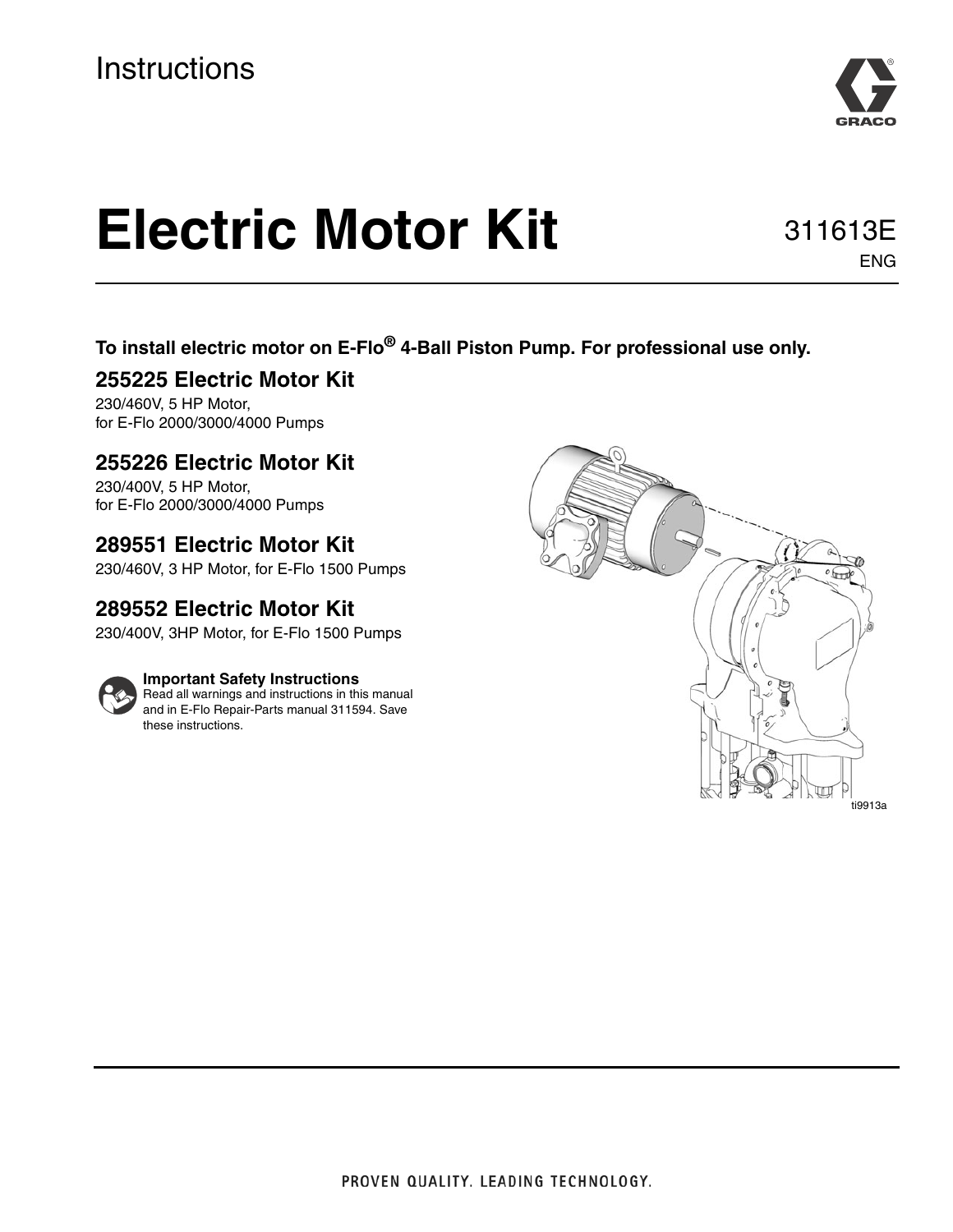# <span id="page-1-0"></span>**Pressure Relief Procedure**



System pressure can cause the pump to cycle unexpectedly, which could result in serious injury from splashing or moving parts.

- 1. Set START/STOP switch to STOP.
- 2. Push in SECURE DISABLE switch.
- 3. Open the back pressure regulator and all fluid drain valves in the system, having a waste container ready to catch drainage. Leave open until you are ready to pressurize system again.
- 4. Check that pressure gauges on fluid supply and return lines read zero. If gauges do not read zero, determine cause and carefully relieve pressure by VERY SLOWLY loosening a fitting. Clear obstruction before pressurizing system again.

# **Kit Parts**

#### **Ref.**

| No. |        | <b>Part No. Description</b>                                 |  |
|-----|--------|-------------------------------------------------------------|--|
| 19a | n/a    | MOTOR, electric, 5HP, 230/460V;<br>included with 255225 Kit |  |
| 19b | n/a    | MOTOR, electric, 5HP, 230/400V;<br>included with 255226 Kit |  |
| 19c | n/a    | MOTOR, electric, 3HP, 230/460V:<br>included with 289551 Kit |  |
| 19d | n/a    | MOTOR, electric, 3HP, 230/400V;<br>included with 289552 Kit |  |
| 36  | 120710 | KEY, square; 0.25 x 1.75 in.                                |  |
| 37  | 111195 | SCREW, cap, flange-head; 1/2-13<br>x 1.25 in. (31 mm)       |  |

*Parts designated n/a are not available separately.*

# **Installation**



- 1. Relieve pressure, page [2.](#page-1-0)
- 2. Shut off electrical power to the unit.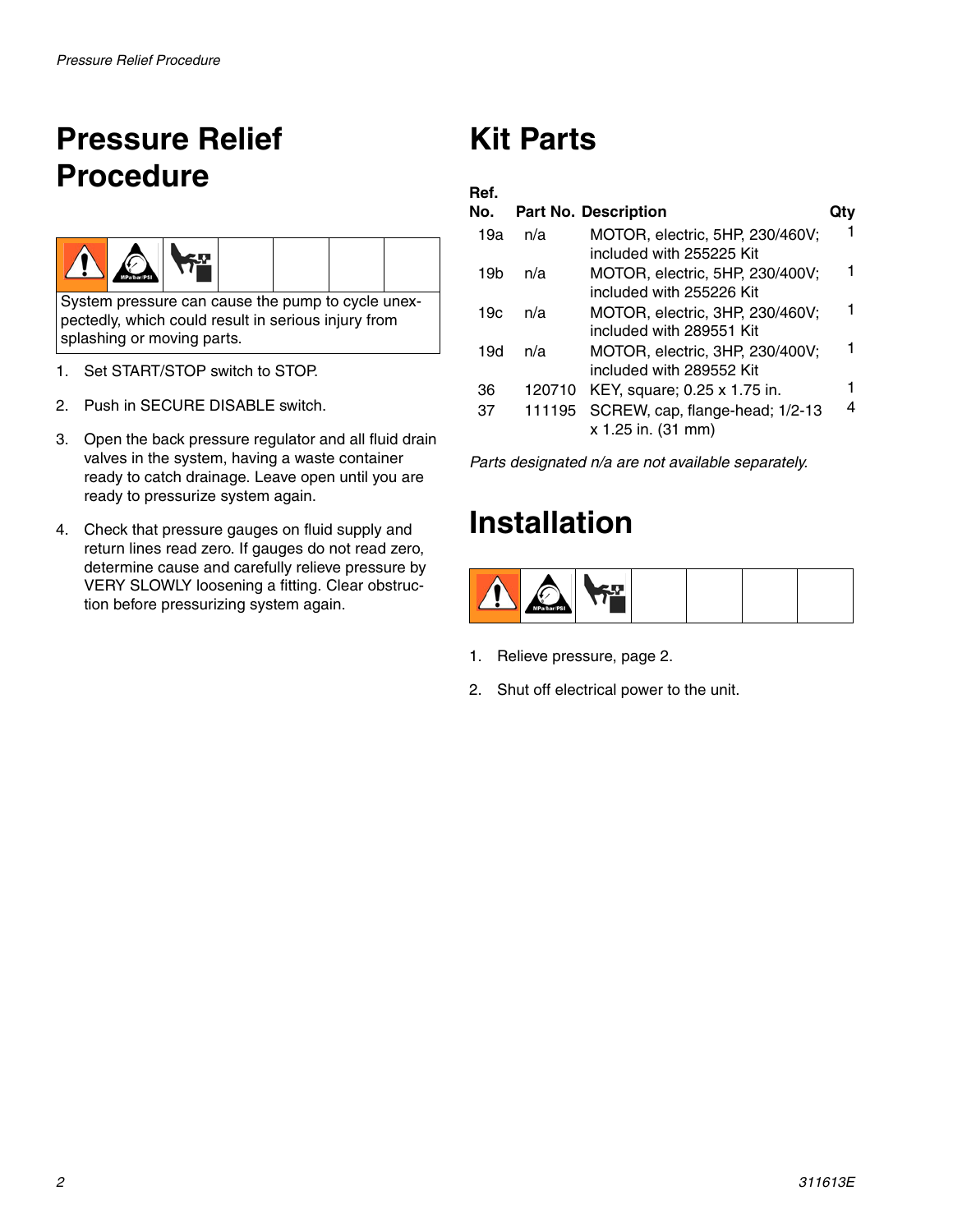3. See FIG. 1. Apply antiseize lubricant (LPS<sup>®</sup>-04110) or equivalent) to bore of coupler.

#### *NOTICE*

Ensure that neither the input key (K) or the end of the coupler motor shaft bore extend past the end of the input shaft (S). This could cause the motor shaft to bottom out on the coupler, causing excessive heat and bearing damage.

 $48$  Apply antiseize lubricant (LPS<sup>®</sup>-04110 or equivalent) to bore of coupler.





#### *NOTICE*

When installing the electric motor, always ensure that the motor shaft key cannot move out of position. If the key works loose it could cause excessive heat and equipment damage.

**NOTE:** When installing an IEC 112M/B5 or 100L/B5 Frame electric motor, ensure that the motor adapter and screws are in place before mounting the motor on the gear reducer. Torque screws to 40-45 ft-lb (54-61 N•m).

- 4. See [FIG. 2.](#page-2-0) Lift the motor (19) into position. Align the key (36) on the motor shaft with the mating slot of the motor coupler, and the four mounting holes with the holes in the gear reducer. Slide the motor into place.
- 5. While one person supports the motor (19), install the screws (37). Torque to 75-80 ft-lb (102-108 N•m).



| <b>Motor Kit</b><br>Part No. | <b>Voltage</b> | <b>Phase</b> | <b>Supply</b><br><b>Frequency</b> | Horse-<br>power | rpm           | <b>Full Load Torque</b>                     |
|------------------------------|----------------|--------------|-----------------------------------|-----------------|---------------|---------------------------------------------|
| 255226                       | 230/400V       | 3            | 50 Hz                             | 5               | 1500 (4 pole) | 15 ft-lb (20.3 N•m)                         |
| 255225                       | 230/460V       | 3            | 60 Hz                             | 5               | 1800 (4 pole) | 15 ft-lb $(20.3 Nem)$                       |
| 289552                       | 230/400V       | 3            | 50 Hz                             | 3               | 1500 (4 pole) | 9.1 ft-lb $(12.3 \text{ N} \cdot \text{m})$ |
| 289551                       | 230/460V       | 3            | 60 Hz                             | 3               | 1800 (4 pole) | 9.1 ft-lb (12.3 Nom)                        |

#### <span id="page-2-0"></span>**Table 1: Electric Motor Specifications**